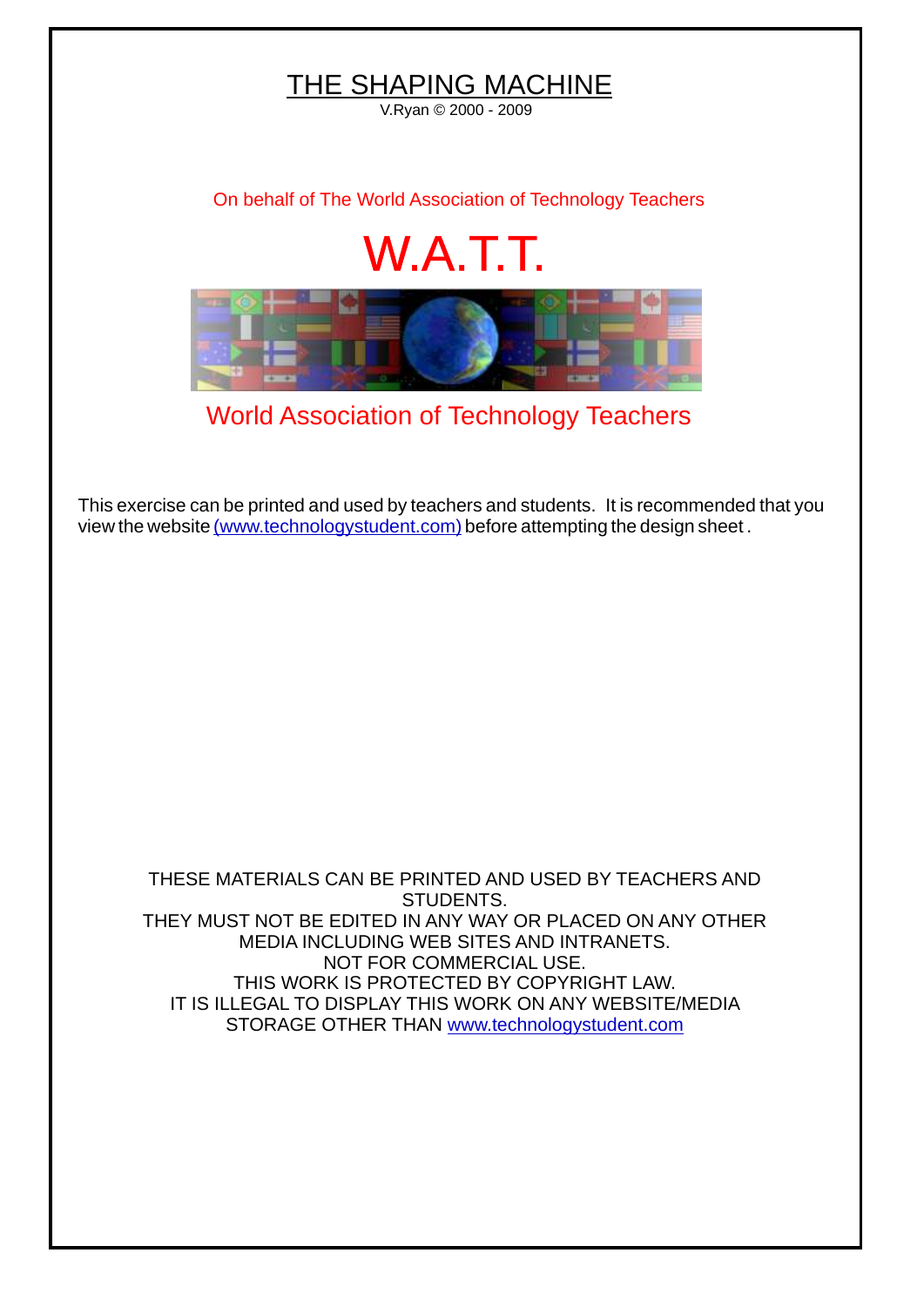## <u> THE SHAPING MACHINE - sheet 1</u>

[V.Ryan © 2009 World Association of Technology Teachers](http://www.technologystudent.com)

1. An incomplete diagram of a typical shaping machine and machine vice are drawn below. Add the missing parts to complete the drawing.



2. The steel shapes seen below have been manufactured using a shaping machine. Two key parts of a shaping machine are the tool post and top slide. Complete the drawing of the tool post and top slide seen opposite.



3. Ashaping machine operator must wear protective clothing and safety equipment before using the machine. Name the safety equipment/clothing and describe its use.